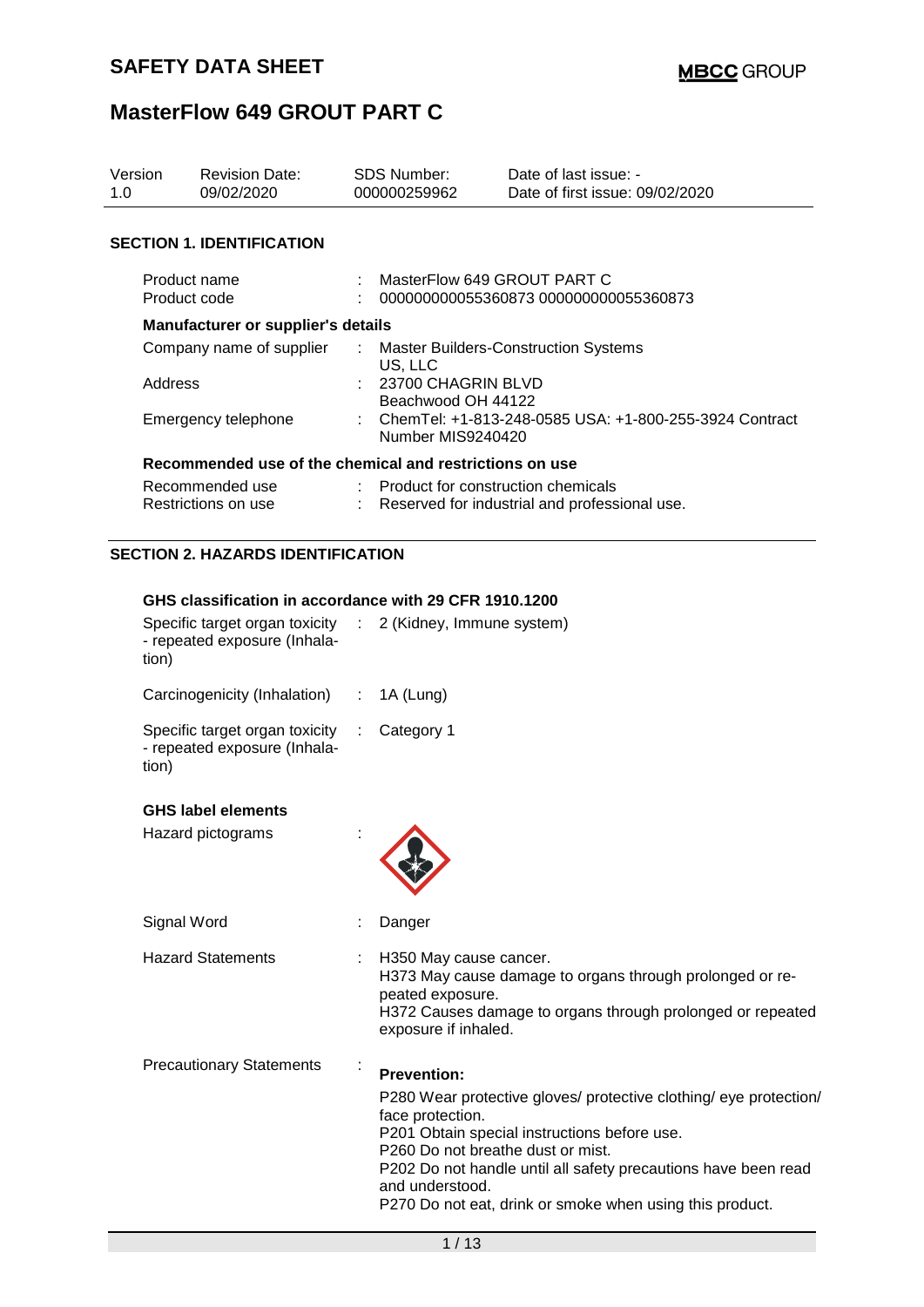| Version<br>1.0 | <b>Revision Date:</b><br>09/02/2020 | SDS Number:<br>000000259962                              | Date of last issue: -<br>Date of first issue: 09/02/2020                                                     |  |  |  |  |
|----------------|-------------------------------------|----------------------------------------------------------|--------------------------------------------------------------------------------------------------------------|--|--|--|--|
|                |                                     | handling.                                                | P264 Wash face, hands and any exposed skin thoroughly after                                                  |  |  |  |  |
|                |                                     | <b>Response:</b><br>CENTER/doctor.                       | P314 Get medical advice/ attention if you feel unwell.<br>P308 + P311 IF exposed or concerned: Call a POISON |  |  |  |  |
|                |                                     | Storage:                                                 | P405 Store locked up.                                                                                        |  |  |  |  |
|                |                                     | Disposal:                                                | P501 Dispose of contents/container to appropriate hazardous<br>waste collection point.                       |  |  |  |  |
|                | Other hazards                       |                                                          |                                                                                                              |  |  |  |  |
|                | No data available.                  |                                                          |                                                                                                              |  |  |  |  |
|                |                                     | <b>SECTION 3. COMPOSITION/INFORMATION ON INGREDIENTS</b> |                                                                                                              |  |  |  |  |
|                | Chemical nature                     | No data available.                                       |                                                                                                              |  |  |  |  |
|                | <b>Components</b>                   |                                                          |                                                                                                              |  |  |  |  |

### Chemical name CAS-No.<br>
CONCENTENT CONCENTENT CONCENTERIOM (% w/w)<br>
Class, oxide, chemicals 65997-17-3<br>
Class, oxide, chemicals 65997-17-3 crystalline silica Glass, oxide, chemicals 65997-17-3 >= 5 - < 7<br>Barium sulfate 7727-43-7 >= 3 - < 7 Barium sulfate

### **SECTION 4. FIRST AID MEASURES**

| General advice          | First aid personnel should pay attention to their own safety.<br>If the patient is likely to become unconscious, place and<br>transport in stable sideways position (recovery position).<br>Immediately remove contaminated clothing.<br>Move out of dangerous area.<br>Show this material safety data sheet to the doctor in attend-<br>ance.<br>Do not leave the victim unattended. |
|-------------------------|---------------------------------------------------------------------------------------------------------------------------------------------------------------------------------------------------------------------------------------------------------------------------------------------------------------------------------------------------------------------------------------|
| If inhaled              | Keep patient calm, remove to fresh air, seek medical atten-<br>tion.<br>Consult a physician after significant exposure.                                                                                                                                                                                                                                                               |
|                         | If unconscious, place in recovery position and seek medical<br>advice.                                                                                                                                                                                                                                                                                                                |
| In case of skin contact | Immediately wash thoroughly with soap and water, seek med-<br>ical attention.                                                                                                                                                                                                                                                                                                         |
| In case of eye contact  | Wash affected eyes for at least 15 minutes under running<br>water with eyelids held open.                                                                                                                                                                                                                                                                                             |
|                         | Flush eyes with water as a precaution.                                                                                                                                                                                                                                                                                                                                                |
|                         | Remove contact lenses.                                                                                                                                                                                                                                                                                                                                                                |
|                         | Protect unharmed eye.<br>Keep eye wide open while rinsing.                                                                                                                                                                                                                                                                                                                            |
|                         | If eye irritation persists, consult a specialist.                                                                                                                                                                                                                                                                                                                                     |
| If swallowed            | Immediately rinse mouth and then drink 200-300 ml of water,                                                                                                                                                                                                                                                                                                                           |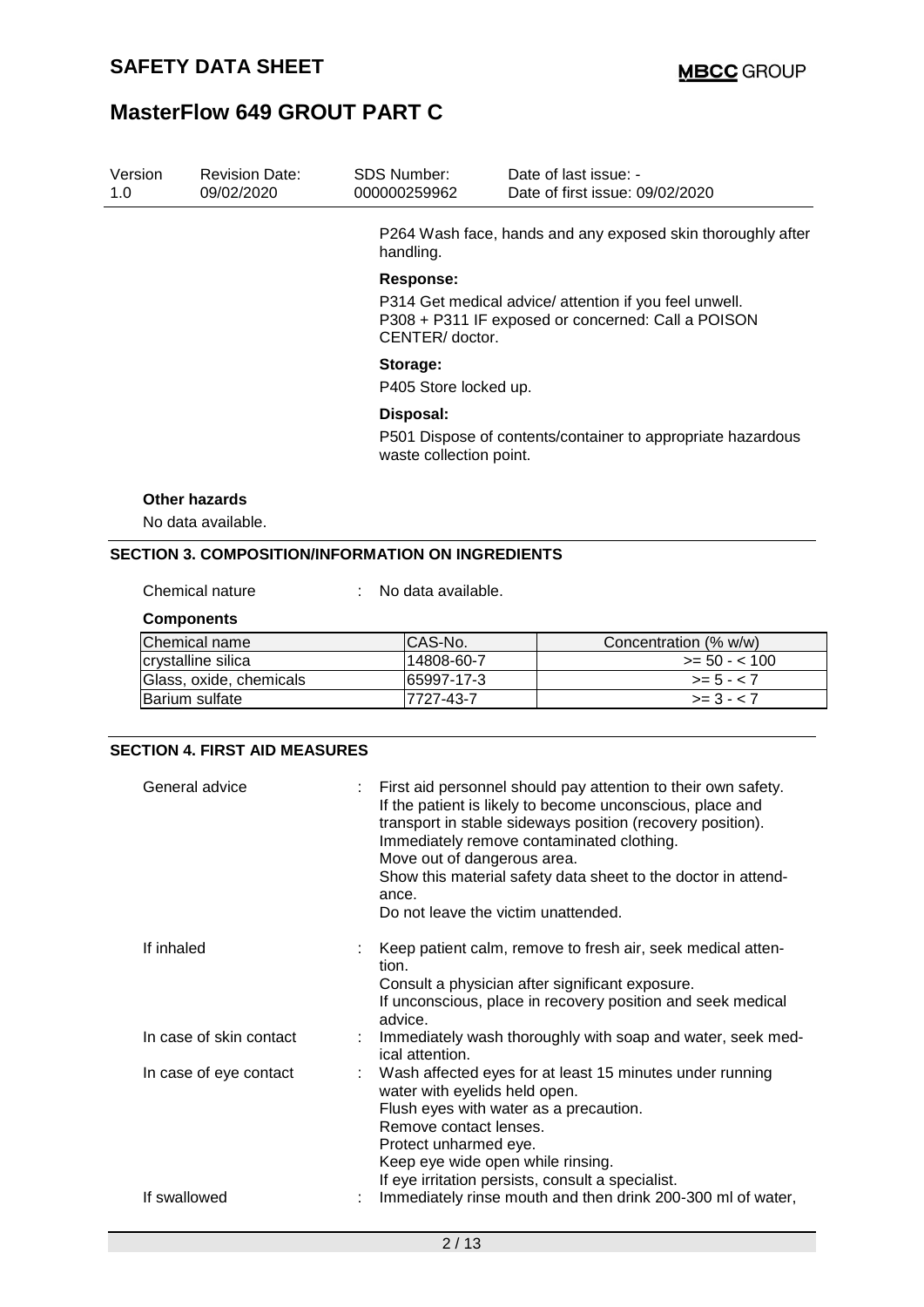| Version<br>1.0 | <b>Revision Date:</b><br>09/02/2020                    | <b>SDS Number:</b><br>000000259962                                                                                                                                                                                                                                                                    | Date of last issue: -<br>Date of first issue: 09/02/2020                                                          |  |  |  |
|----------------|--------------------------------------------------------|-------------------------------------------------------------------------------------------------------------------------------------------------------------------------------------------------------------------------------------------------------------------------------------------------------|-------------------------------------------------------------------------------------------------------------------|--|--|--|
|                |                                                        | seek medical attention.<br>Induce vomiting immediately and call a physician.<br>Keep respiratory tract clear.<br>Do not give milk or alcoholic beverages.<br>Never give anything by mouth to an unconscious person.<br>If symptoms persist, call a physician.<br>Take victim immediately to hospital. |                                                                                                                   |  |  |  |
| delayed        | Most important symptoms<br>and effects, both acute and | May cause cancer.<br>$\mathbb{Z}^n$ .<br>exposure if inhaled.<br>exposure.                                                                                                                                                                                                                            | Causes damage to organs through prolonged or repeated<br>May cause damage to organs through prolonged or repeated |  |  |  |
|                | Notes to physician                                     | Treat symptomatically.                                                                                                                                                                                                                                                                                |                                                                                                                   |  |  |  |

### **SECTION 5. FIRE-FIGHTING MEASURES**

| Suitable extinguishing media :                      | Water spray<br>Foam<br>Dry powder<br>Carbon dioxide (CO2)                                                                                              |
|-----------------------------------------------------|--------------------------------------------------------------------------------------------------------------------------------------------------------|
| Unsuitable extinguishing<br>media                   | : High volume water jet                                                                                                                                |
| Hazardous combustion prod-<br>ucts                  | harmful vapours<br>nitrogen oxides<br>fumes/smoke<br>carbon black<br>carbon oxides                                                                     |
| Further information                                 | Standard procedure for chemical fires.<br>Use extinguishing measures that are appropriate to local cir-<br>cumstances and the surrounding environment. |
| Special protective equipment :<br>for fire-fighters | Wear self-contained breathing apparatus for firefighting if nec-<br>essary.                                                                            |

### **SECTION 6. ACCIDENTAL RELEASE MEASURES**

| Personal precautions, protec-<br>tive equipment and emer-<br>gency procedures | $\mathbb{R}^n$ | Use personal protective equipment.<br>Avoid dust formation.<br>Avoid breathing dust.<br>Ensure adequate ventilation.                                                                       |
|-------------------------------------------------------------------------------|----------------|--------------------------------------------------------------------------------------------------------------------------------------------------------------------------------------------|
| Environmental precautions                                                     | ÷              | Prevent product from entering drains.<br>Prevent further leakage or spillage if safe to do so.<br>If the product contaminates rivers and lakes or drains inform<br>respective authorities. |
| Methods and materials for<br>containment and cleaning up                      |                | Keep in suitable, closed containers for disposal.                                                                                                                                          |

### **SECTION 7. HANDLING AND STORAGE**

| Advice on protection against : |  | Avoid dust formation.                                        |
|--------------------------------|--|--------------------------------------------------------------|
| fire and explosion             |  | Provide appropriate exhaust ventilation at places where dust |
|                                |  | is formed.                                                   |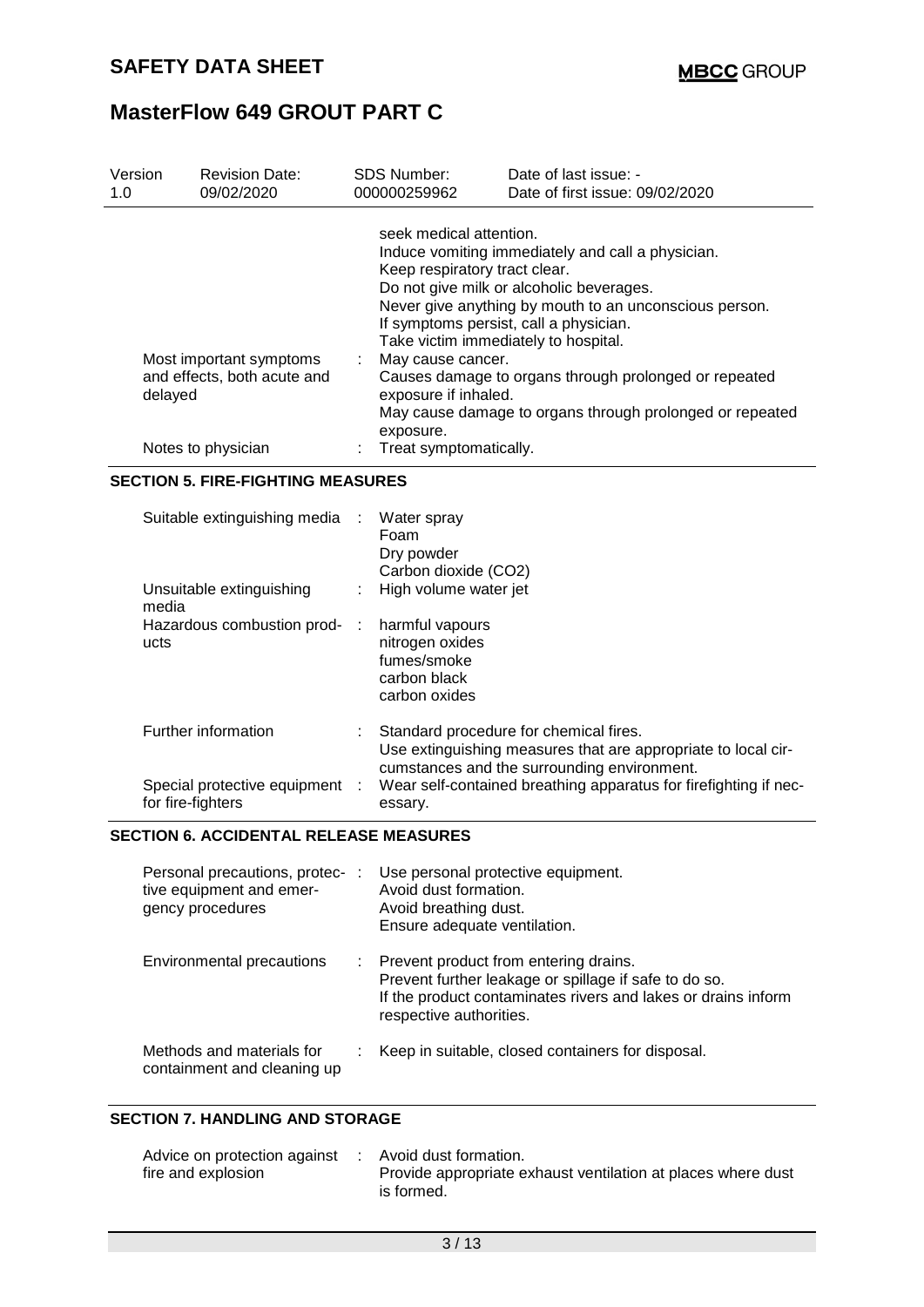| Version<br>1.0                                                                        |               | <b>Revision Date:</b><br>09/02/2020                                                                                      |                                                                                                                                                                                                                                                                                                                                                                                                                                                        | <b>SDS Number:</b><br>000000259962   | Date of last issue: -<br>Date of first issue: 09/02/2020 |
|---------------------------------------------------------------------------------------|---------------|--------------------------------------------------------------------------------------------------------------------------|--------------------------------------------------------------------------------------------------------------------------------------------------------------------------------------------------------------------------------------------------------------------------------------------------------------------------------------------------------------------------------------------------------------------------------------------------------|--------------------------------------|----------------------------------------------------------|
| Advice on safe handling                                                               |               | t.                                                                                                                       | Avoid formation of respirable particles.<br>Do not breathe vapors/dust.<br>Avoid exposure - obtain special instructions before use.<br>Avoid contact with skin and eyes.<br>For personal protection see section 8.<br>Smoking, eating and drinking should be prohibited in the ap-<br>plication area.<br>Provide sufficient air exchange and/or exhaust in work rooms.<br>Dispose of rinse water in accordance with local and national<br>regulations. |                                      |                                                          |
| Conditions for safe storage                                                           |               |                                                                                                                          | Keep container tightly closed in a dry and well-ventilated<br>place.<br>Observe label precautions.<br>Electrical installations / working materials must comply with<br>the technological safety standards.                                                                                                                                                                                                                                             |                                      |                                                          |
| Further information on stor-<br>t.<br>age conditions<br>Protect from direct sunlight. |               | Keep only in the original container in a cool, dry, well-<br>ventilated place away from ignition sources, heat or flame. |                                                                                                                                                                                                                                                                                                                                                                                                                                                        |                                      |                                                          |
|                                                                                       |               | Materials to avoid                                                                                                       |                                                                                                                                                                                                                                                                                                                                                                                                                                                        | No applicable information available. |                                                          |
|                                                                                       | perature      | Recommended storage tem-                                                                                                 | $\sim$                                                                                                                                                                                                                                                                                                                                                                                                                                                 | 32 °F / 0 °C                         |                                                          |
|                                                                                       | age stability | Further information on stor-                                                                                             |                                                                                                                                                                                                                                                                                                                                                                                                                                                        | Minimum storage temperature:         |                                                          |

### **SECTION 8. EXPOSURE CONTROLS/PERSONAL PROTECTION**

### **Ingredients with workplace control parameters**

| Components     | CAS-No.   | Value type<br>(Form of<br>exposure)          | Control parame-<br>ters / Permissible<br>concentration | <b>Basis</b>                                |
|----------------|-----------|----------------------------------------------|--------------------------------------------------------|---------------------------------------------|
| Barium sulfate | 7727-43-7 | <b>TWA value</b><br>(Inhalable<br>fraction)  | $5$ mg/m $3$                                           | <b>ACGIHTLV</b>                             |
|                |           | <b>REL</b> value<br>(Respirable)             | $5$ mg/m $3$                                           | <b>NIOSH</b>                                |
|                |           | <b>REL</b> value<br>(Total)                  | 10 mg/m3                                               | <b>NIOSH</b>                                |
|                |           | PEL (Total<br>dust)                          | $15$ mg/m $3$                                          | <b>29 CFR</b><br>1910.1000<br>$(Table Z-1)$ |
|                |           | PEL (Respir-<br>able fraction)               | $5$ mg/m $3$                                           | <b>29 CFR</b><br>1910.1000<br>(Table Z-1)   |
|                |           | TWA (Inhal-<br>able particu-<br>late matter) | $5$ mg/m $3$                                           | <b>ACGIH</b>                                |
|                |           | TWA (Res-<br>pirable)                        | $5$ mg/m $3$                                           | <b>NIOSH REL</b>                            |
|                |           | TWA (total)                                  | 10 mg/m3                                               | <b>NIOSH REL</b>                            |
|                |           | TWA (total<br>dust)                          | $15 \text{ mg/m}$                                      | OSHA Z-1                                    |
|                |           | TWA (respir-                                 | $5$ mg/m $3$                                           | OSHA Z-1                                    |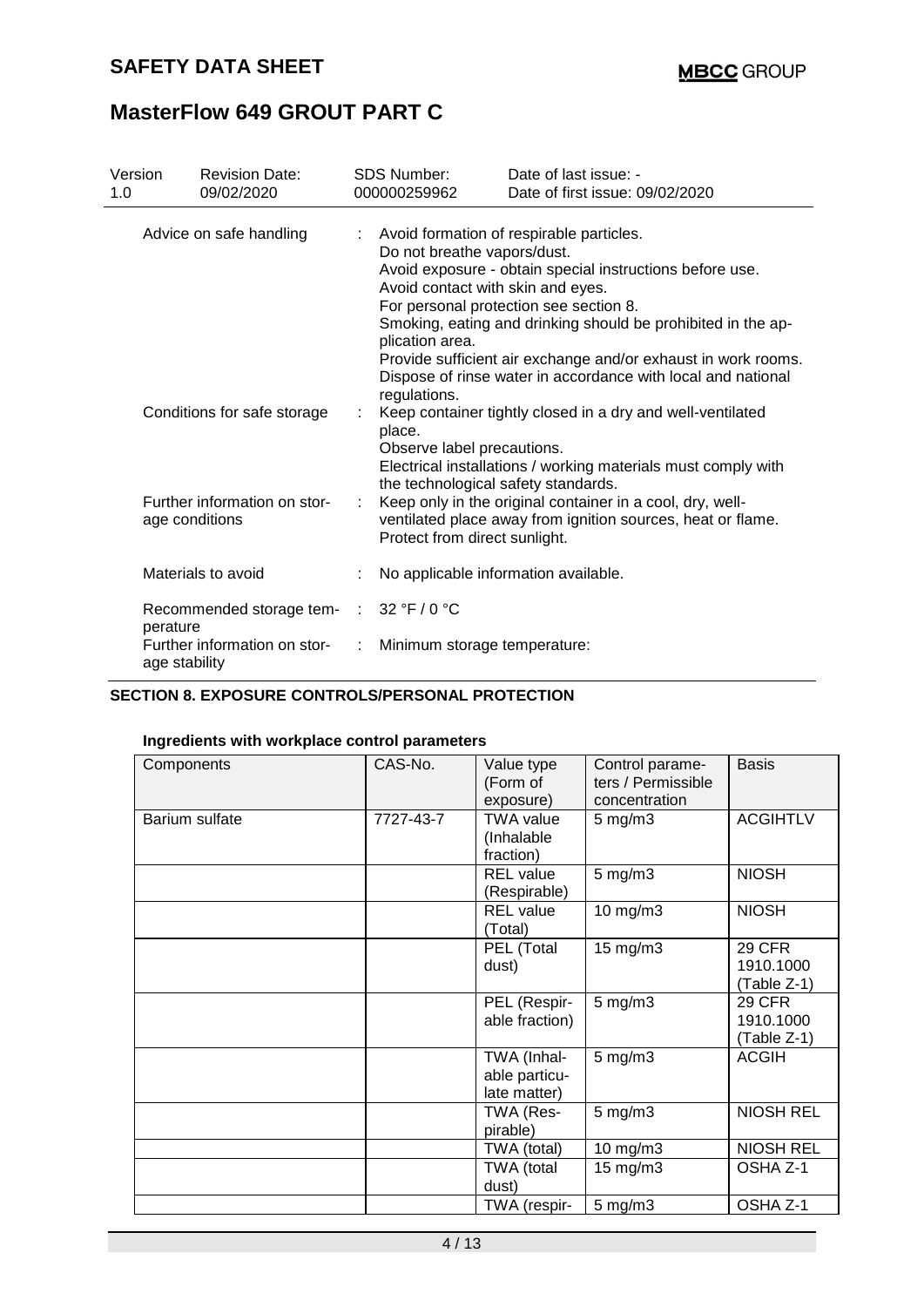| Version | <b>Revision Date:</b>   | SDS Number:  | Date of last issue: -           |                              |                 |  |
|---------|-------------------------|--------------|---------------------------------|------------------------------|-----------------|--|
| 1.0     | 09/02/2020              | 000000259962 | Date of first issue: 09/02/2020 |                              |                 |  |
|         |                         |              |                                 |                              |                 |  |
|         |                         |              | able fraction)                  |                              |                 |  |
|         |                         |              | <b>TWA (Total</b>               | 10 mg/m3                     | OSHA P0         |  |
|         |                         |              |                                 |                              |                 |  |
|         |                         |              | dust)                           |                              |                 |  |
|         |                         |              | TWA (respir-                    | $5$ mg/m $3$                 | OSHA P0         |  |
|         |                         |              | able dust                       |                              |                 |  |
|         |                         |              | fraction)                       |                              |                 |  |
|         | Glass, oxide, chemicals | 65997-17-3   | <b>TWA value</b>                | $5$ mg/m $3$                 | <b>ACGIHTLV</b> |  |
|         |                         |              | (Inhalable                      |                              |                 |  |
|         |                         |              | fraction)                       |                              |                 |  |
|         |                         |              | <b>REL</b> value                | $5$ mg/m $3$                 | <b>NIOSH</b>    |  |
|         |                         |              |                                 |                              |                 |  |
|         |                         |              | (Fiber, total)                  |                              |                 |  |
|         |                         |              | REL value                       | $5$ mg/m $3$                 | <b>NIOSH</b>    |  |
|         |                         |              | (fibers, total                  |                              |                 |  |
|         |                         |              | dust)                           |                              |                 |  |
|         |                         |              | <b>REL</b> value                | 3 fibers/cm <sup>3</sup>     | <b>NIOSH</b>    |  |
|         |                         |              | (Fiber)                         |                              |                 |  |
|         |                         |              | <b>REL</b> value                | 3 fibers/cm <sup>3</sup>     | <b>NIOSH</b>    |  |
|         |                         |              | (Fibrous                        |                              |                 |  |
|         |                         |              | dust)                           |                              |                 |  |
|         |                         |              |                                 |                              |                 |  |
|         |                         |              | <b>TWA value</b>                | 1 fibers/cm <sup>3</sup>     | <b>ACGIHTLV</b> |  |
|         |                         |              | (Fiber)                         |                              |                 |  |
|         |                         |              | <b>TWA value</b>                | $0.2$ fibers/cm <sup>3</sup> | <b>ACGIHTLV</b> |  |
|         |                         |              | (Fiber)                         |                              |                 |  |
|         |                         |              | TWA (fibers)                    | 1 fibres per cubic           | <b>ACGIH</b>    |  |
|         |                         |              |                                 | centimeter                   |                 |  |
|         |                         |              | TWA (Inhal-                     | $5$ mg/m $3$                 | <b>ACGIH</b>    |  |
|         |                         |              | able particu-                   |                              |                 |  |
|         |                         |              | late matter)                    |                              |                 |  |
|         |                         |              |                                 |                              |                 |  |
|         |                         |              | TWA (fibers)                    | 1 fibres per cubic           | <b>ACGIH</b>    |  |
|         |                         |              |                                 | centimeter                   |                 |  |
|         |                         |              | TWA (fibers)                    | 1 fibres per cubic           | <b>ACGIH</b>    |  |
|         |                         |              |                                 | centimeter                   |                 |  |
|         | crystalline silica      | 14808-60-7   | <b>TWA value</b>                | $0.025$ mg/m3                | <b>ACGIHTLV</b> |  |
|         |                         |              | (Respirable                     |                              |                 |  |
|         |                         |              | fraction)                       |                              |                 |  |
|         |                         |              | <b>REL</b> value                | $0.05$ mg/m $3$              | <b>NIOSH</b>    |  |
|         |                         |              | (Respirable                     |                              |                 |  |
|         |                         |              |                                 |                              |                 |  |
|         |                         |              | dust)                           |                              |                 |  |
|         |                         |              | <b>TWA value</b>                | $0.05$ mg/m $3$              | 29 CFR          |  |
|         |                         |              |                                 | (Respirable dust)            | 1910.1001-      |  |
|         |                         |              |                                 |                              | 1050            |  |
|         |                         |              | <b>OSHA Action</b>              | $0.025$ mg/m3                | 29 CFR          |  |
|         |                         |              | level                           | (Respirable dust)            | 1910.1001-      |  |
|         |                         |              |                                 |                              | 1050            |  |
|         |                         |              | TWA (Res-                       | $0.05$ mg/m $3$              | OSHA Z-1        |  |
|         |                         |              | pirable dust)                   |                              |                 |  |
|         |                         |              | TWA (respir-                    | 10 mg/m3 /                   | OSHA Z-3        |  |
|         |                         |              | able)                           | %SiO2+2                      |                 |  |
|         |                         |              |                                 |                              |                 |  |
|         |                         |              | TWA (respir-                    | 250 mppcf /                  | OSHA Z-3        |  |
|         |                         |              | able)                           | %SiO2+5                      |                 |  |
|         |                         |              | TWA (respir-                    | $0.1$ mg/m $3$               | OSHA P0         |  |
|         |                         |              | able dust                       |                              |                 |  |
|         |                         |              | fraction)                       |                              |                 |  |
|         |                         |              | TWA (Res-                       | 0.025 mg/m3                  | <b>ACGIH</b>    |  |
|         |                         |              |                                 |                              |                 |  |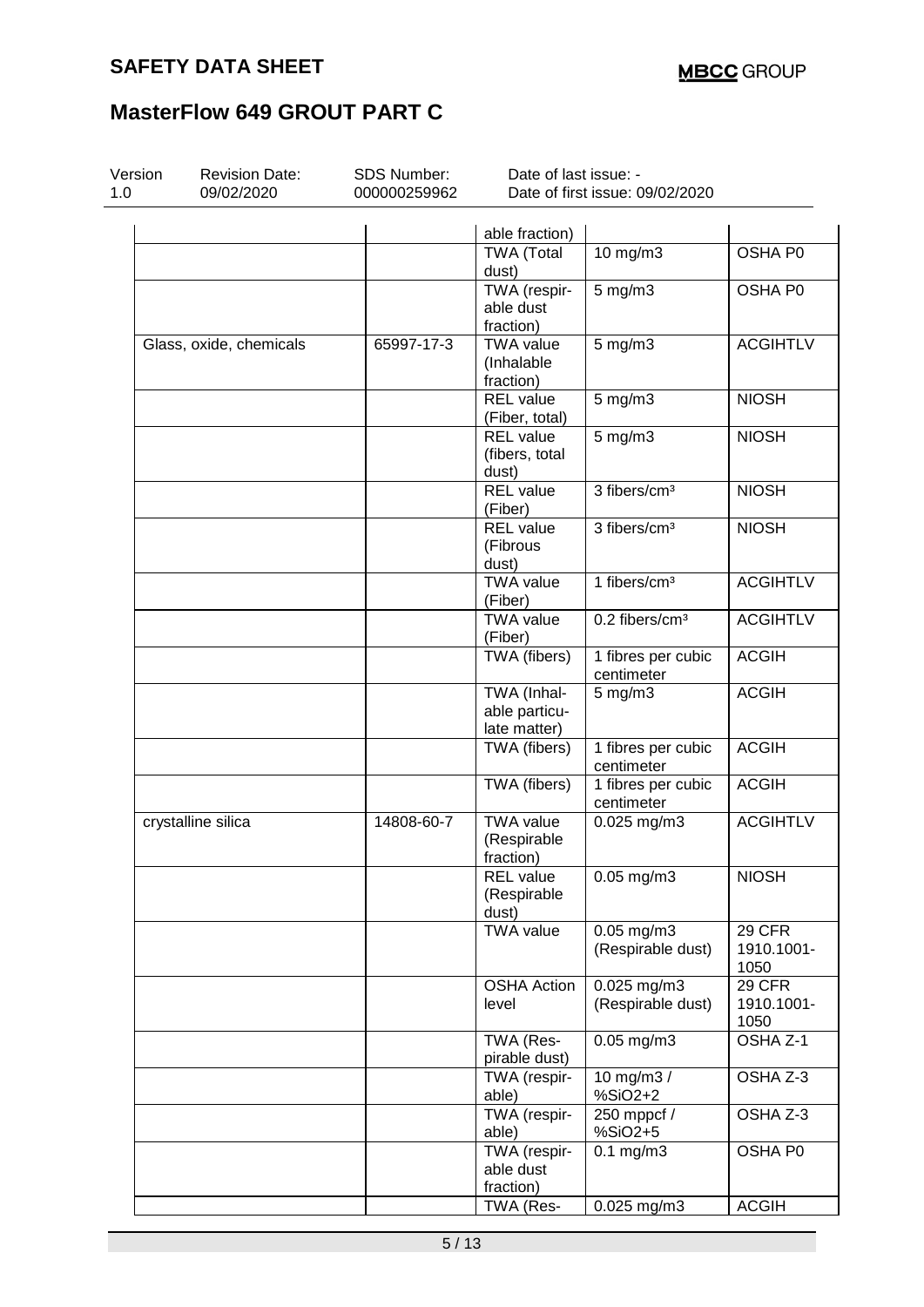| Version<br>1.0 | <b>Revision Date:</b><br>09/02/2020 | <b>SDS Number:</b><br>000000259962 |                                                                                                                                                                                                                                                                                         | Date of last issue: -<br>Date of first issue: 09/02/2020          |                                                                                                                     |                  |
|----------------|-------------------------------------|------------------------------------|-----------------------------------------------------------------------------------------------------------------------------------------------------------------------------------------------------------------------------------------------------------------------------------------|-------------------------------------------------------------------|---------------------------------------------------------------------------------------------------------------------|------------------|
|                |                                     |                                    |                                                                                                                                                                                                                                                                                         | pirable par-<br>ticulate mat-<br>ter)                             | (Silica)                                                                                                            |                  |
|                |                                     |                                    |                                                                                                                                                                                                                                                                                         | PEL (respir-<br>able)                                             | $0.05$ mg/m $3$                                                                                                     | <b>OSHA CARC</b> |
|                |                                     |                                    |                                                                                                                                                                                                                                                                                         | TWA (Res-<br>pirable dust)                                        | $0.05$ mg/m $3$<br>(Silica)                                                                                         | <b>NIOSH REL</b> |
|                | <b>Engineering measures</b>         |                                    |                                                                                                                                                                                                                                                                                         | No applicable information available.                              |                                                                                                                     |                  |
|                | Personal protective equipment       |                                    |                                                                                                                                                                                                                                                                                         |                                                                   |                                                                                                                     |                  |
|                | Respiratory protection              |                                    |                                                                                                                                                                                                                                                                                         | if ventilation is inadequate to control dust.                     | Wear a NIOSH approved (or equivalent) particulate respirator                                                        |                  |
|                | Hand protection                     |                                    |                                                                                                                                                                                                                                                                                         |                                                                   |                                                                                                                     |                  |
|                | Remarks                             |                                    |                                                                                                                                                                                                                                                                                         | with the producers of the protective gloves.                      | The suitability for a specific workplace should be discussed                                                        |                  |
|                | Eye protection                      |                                    |                                                                                                                                                                                                                                                                                         | Eye wash bottle with pure water<br>Tightly fitting safety goggles |                                                                                                                     |                  |
|                | Skin and body protection            |                                    |                                                                                                                                                                                                                                                                                         |                                                                   | Choose body protection according to the amount and con-<br>centration of the dangerous substance at the work place. |                  |
|                | Protective measures                 |                                    | Avoid inhalation of dusts.<br>Wearing of closed work clothing is required additionally to the<br>stated personal protection equipment.<br>Avoid exposure - obtain special instructions before use.<br>Handle in accordance with good building materials hygiene<br>and safety practice. |                                                                   |                                                                                                                     |                  |
|                | Hygiene measures                    |                                    | When using do not eat or drink.<br>When using do not smoke.<br>Wash hands before breaks and at the end of workday.                                                                                                                                                                      |                                                                   |                                                                                                                     |                  |

### **SECTION 9. PHYSICAL AND CHEMICAL PROPERTIES**

| Appearance                    | ÷                           | granules                             |
|-------------------------------|-----------------------------|--------------------------------------|
| Color                         | ÷                           | gray                                 |
| Odor                          |                             | odorless                             |
| <b>Odor Threshold</b>         |                             | No data available                    |
| рH                            |                             | neutral to slightly alkaline         |
| Melting point                 |                             | No applicable information available. |
| Boiling point                 |                             | No applicable information available. |
| Flash point                   |                             | does not flash                       |
| Evaporation rate              | ÷                           | No applicable information available. |
| Flammability (solid, gas)     | ÷.                          | not determined                       |
| Self-ignition                 | ÷                           | not self-igniting                    |
| Upper explosion limit / Upper | $\mathcal{L}^{\mathcal{A}}$ | No applicable information available. |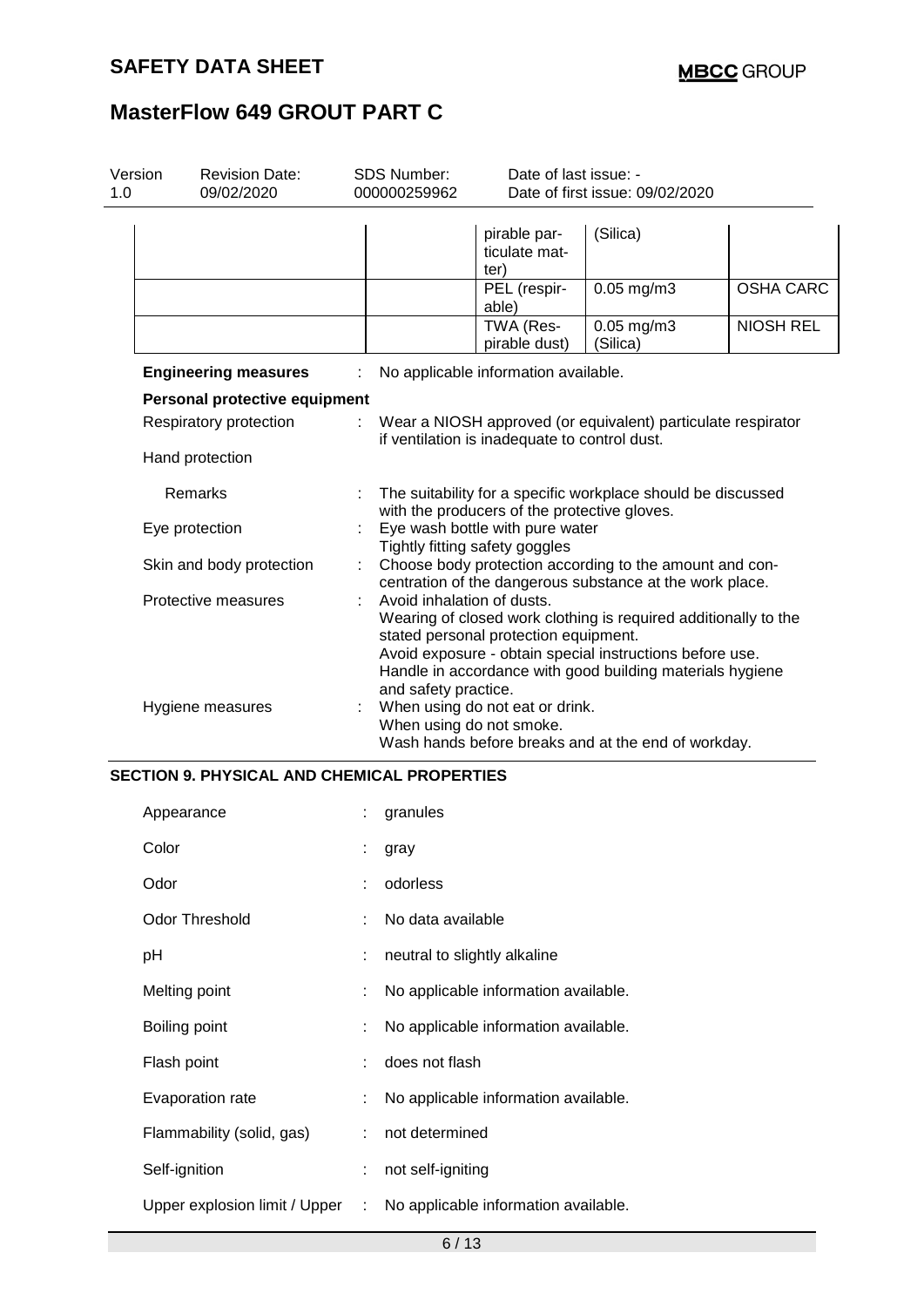| 1.0 | Version             | <b>Revision Date:</b><br>09/02/2020                 |   | SDS Number:<br>000000259962    | Date of last issue: -<br>Date of first issue: 09/02/2020         |
|-----|---------------------|-----------------------------------------------------|---|--------------------------------|------------------------------------------------------------------|
|     |                     | flammability limit                                  |   |                                |                                                                  |
|     |                     | Lower explosion limit / Lower<br>flammability limit | ÷ |                                | No applicable information available.                             |
|     |                     | Vapor pressure                                      |   |                                | No applicable information available.                             |
|     |                     | Relative vapor density                              | ÷ |                                | No applicable information available.                             |
|     |                     | Relative density                                    |   | No data available.             |                                                                  |
|     | <b>Bulk density</b> | Solubility(ies)                                     |   | 1,800 - 2,400 kg/m3            |                                                                  |
|     |                     | Water solubility                                    |   | insoluble                      |                                                                  |
|     |                     |                                                     |   |                                | No applicable information available.                             |
|     |                     | Solubility in other solvents                        | ÷ |                                | No applicable information available.                             |
|     |                     | Partition coefficient: n-<br>octanol/water          |   |                                | No applicable information available.                             |
|     |                     | Autoignition temperature                            |   |                                | No applicable information available.                             |
|     |                     | Decomposition temperature                           |   | scribed/indicated.             | No decomposition if stored and handled as pre-                   |
|     | Viscosity           | Viscosity, dynamic                                  | ÷ |                                | No applicable information available.                             |
|     |                     | Viscosity, kinematic                                |   |                                | No applicable information available.                             |
|     |                     | <b>Explosive properties</b>                         |   | Not explosive<br>Not explosive |                                                                  |
|     |                     | Oxidizing properties                                |   | as oxidizing.                  | Based on its structural properties the product is not classified |
|     |                     | Self-heating substances                             |   | No data available              |                                                                  |
|     |                     | Sublimation point                                   |   |                                | No applicable information available.                             |
|     |                     | Molecular weight                                    |   | No data available              |                                                                  |

### **SECTION 10. STABILITY AND REACTIVITY**

| Reactivity                     | No decomposition if stored and applied as directed. |
|--------------------------------|-----------------------------------------------------|
| Chemical stability             | No decomposition if stored and applied as directed. |
| Possibility of hazardous reac- | No decomposition if stored and applied as directed. |
| tions                          |                                                     |
| Conditions to avoid            | See SDS section 7 - Handling and storage.           |
| Incompatible materials         | Strong acids                                        |
|                                | Strong bases                                        |
|                                | Strong oxidizing agents                             |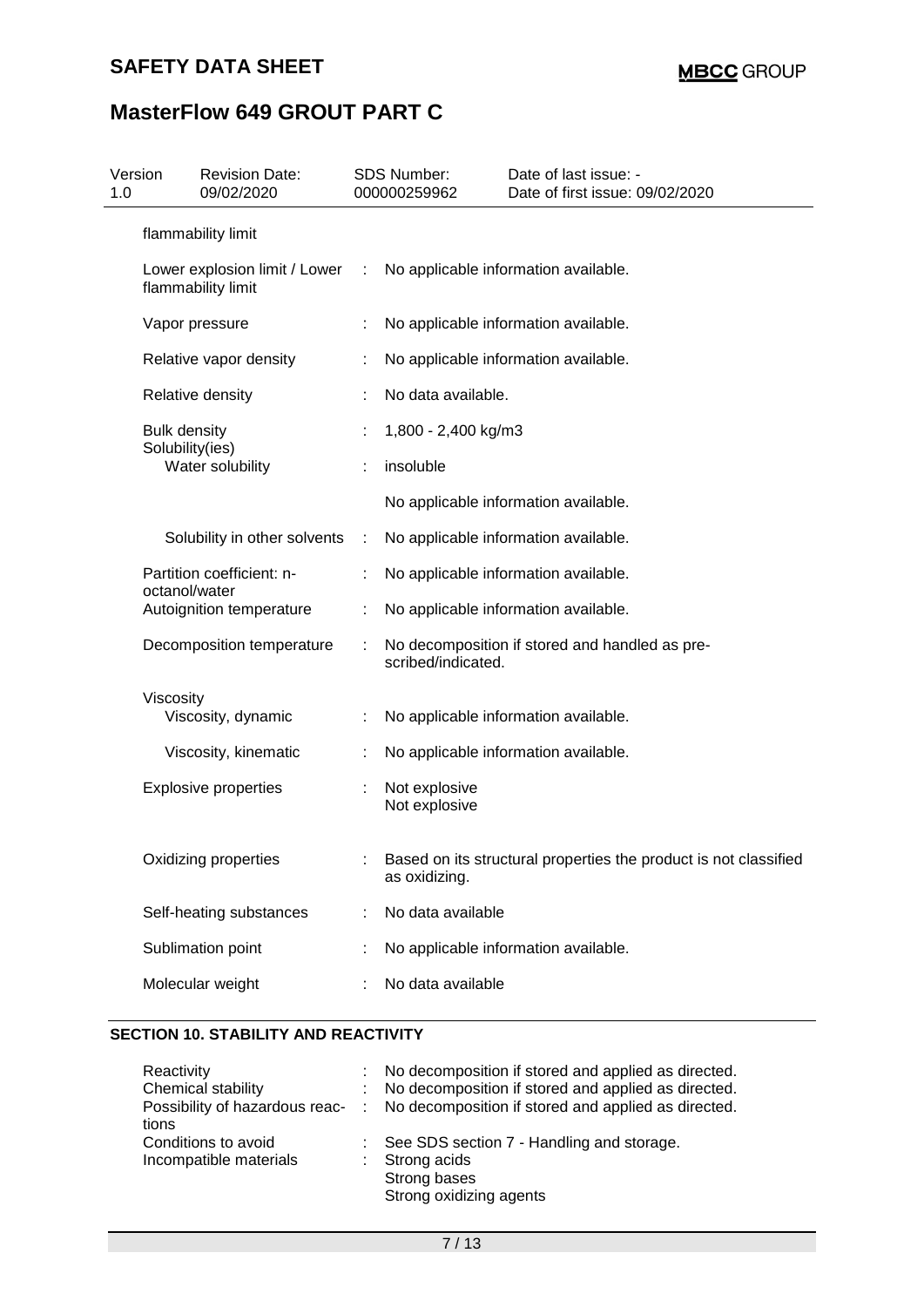## **SAFETY DATA SHEET**

| Version<br>1.0 |                 | <b>Revision Date:</b><br>09/02/2020                                                | <b>SDS Number:</b><br>000000259962                            | Date of last issue: -<br>Date of first issue: 09/02/2020                                                             |
|----------------|-----------------|------------------------------------------------------------------------------------|---------------------------------------------------------------|----------------------------------------------------------------------------------------------------------------------|
|                | products        | Hazardous decomposition                                                            | Strong reducing agents<br>as prescribed/indicated.            | No hazardous decomposition products if stored and handled                                                            |
|                |                 | <b>SECTION 11. TOXICOLOGICAL INFORMATION</b>                                       |                                                               |                                                                                                                      |
|                |                 | <b>Acute toxicity</b>                                                              |                                                               |                                                                                                                      |
|                |                 | Not classified based on available information.                                     |                                                               |                                                                                                                      |
|                | <b>Product:</b> |                                                                                    |                                                               |                                                                                                                      |
|                |                 | Acute oral toxicity                                                                | $ATE: > 5,000$ mg/kg                                          |                                                                                                                      |
|                |                 | Acute inhalation toxicity                                                          | : $ATE: > 5.0000$ mg/l<br><b>Remarks: Determined for dust</b> |                                                                                                                      |
|                |                 | Acute dermal toxicity                                                              | : $ATE: > 5,000 \text{ mg/kg}$                                |                                                                                                                      |
|                |                 | <b>Skin corrosion/irritation</b><br>Not classified based on available information. |                                                               |                                                                                                                      |
|                |                 | Serious eye damage/eye irritation                                                  |                                                               |                                                                                                                      |
|                |                 | Not classified based on available information.                                     |                                                               |                                                                                                                      |
|                |                 | <b>Respiratory or skin sensitization</b>                                           |                                                               |                                                                                                                      |
|                |                 | <b>Skin sensitization</b>                                                          |                                                               |                                                                                                                      |
|                |                 | Not classified based on available information.                                     |                                                               |                                                                                                                      |
|                |                 | <b>Respiratory sensitization</b><br>Not classified based on available information. |                                                               |                                                                                                                      |
|                |                 | <b>Germ cell mutagenicity</b><br>Not classified based on available information.    |                                                               |                                                                                                                      |
|                |                 | Carcinogenicity<br>May cause cancer.                                               |                                                               |                                                                                                                      |
|                |                 | <b>Reproductive toxicity</b><br>Not classified based on available information.     |                                                               |                                                                                                                      |
|                |                 | <b>STOT-single exposure</b>                                                        |                                                               |                                                                                                                      |
|                |                 | Not classified based on available information.                                     |                                                               |                                                                                                                      |
|                |                 | <b>STOT-repeated exposure</b>                                                      |                                                               |                                                                                                                      |
|                |                 | May cause damage to organs through prolonged or repeated exposure.                 |                                                               | Causes damage to organs through prolonged or repeated exposure if inhaled.                                           |
|                |                 | <b>Aspiration toxicity</b><br>Not classified based on available information.       |                                                               |                                                                                                                      |
|                |                 | <b>Further information</b>                                                         |                                                               |                                                                                                                      |
|                | Product:        |                                                                                    |                                                               |                                                                                                                      |
|                | <b>Remarks</b>  |                                                                                    |                                                               | The product has not been tested. The statement has been<br>derived from the properties of the individual components. |
|                | Remarks         |                                                                                    | No data available                                             |                                                                                                                      |
|                |                 |                                                                                    | 8/13                                                          |                                                                                                                      |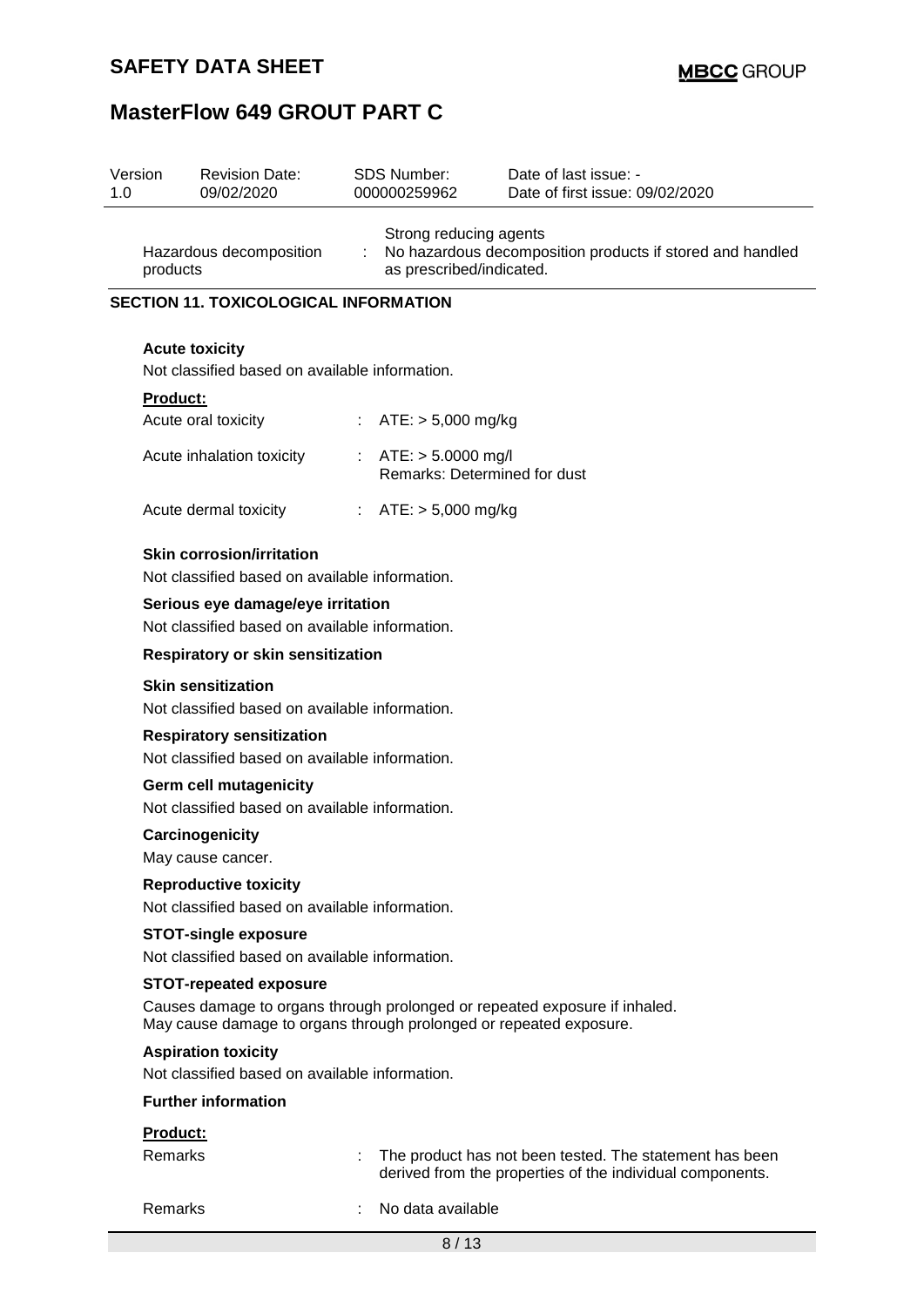| Version<br>1.0     | <b>Revision Date:</b><br>09/02/2020                                    |    | <b>SDS Number:</b><br>000000259962                       | Date of last issue: -<br>Date of first issue: 09/02/2020                                                                                                                                     |
|--------------------|------------------------------------------------------------------------|----|----------------------------------------------------------|----------------------------------------------------------------------------------------------------------------------------------------------------------------------------------------------|
|                    |                                                                        |    |                                                          |                                                                                                                                                                                              |
|                    | <b>SECTION 12. ECOLOGICAL INFORMATION</b>                              |    |                                                          |                                                                                                                                                                                              |
|                    | <b>Ecotoxicity</b><br>No data available                                |    |                                                          |                                                                                                                                                                                              |
|                    | <b>Persistence and degradability</b><br>No data available              |    |                                                          |                                                                                                                                                                                              |
|                    | <b>Bioaccumulative potential</b>                                       |    |                                                          |                                                                                                                                                                                              |
|                    | <b>Components:</b>                                                     |    |                                                          |                                                                                                                                                                                              |
|                    | crystalline silica:<br>Partition coefficient: n-<br>octanol/water      | t. | Remarks: not applicable                                  |                                                                                                                                                                                              |
|                    | Glass, oxide, chemicals:<br>Partition coefficient: n-<br>octanol/water |    | substance is inorganic.                                  | Remarks: The value has not been determined because the                                                                                                                                       |
|                    | <b>Barium sulfate:</b><br>Partition coefficient: n-<br>octanol/water   |    | Pow: 4.26<br>log Pow: 0.63<br>Method: other (calculated) |                                                                                                                                                                                              |
|                    | <b>Mobility in soil</b><br>No data available                           |    |                                                          |                                                                                                                                                                                              |
|                    | Other adverse effects                                                  |    |                                                          |                                                                                                                                                                                              |
| Product:<br>mation | Additional ecological infor-                                           | ÷. | harmful to aquatic organisms.<br>components.             | There is a high probability that the product is not acutely<br>The product has not been tested. The statements on ecotoxi-<br>cology have been derived from the properties of the individual |

| <b>Disposal methods</b> |                                                                                                                                                                                              |
|-------------------------|----------------------------------------------------------------------------------------------------------------------------------------------------------------------------------------------|
| Waste from residues     | Do not contaminate ponds, waterways or ditches with chemi-<br>cal or used container.                                                                                                         |
|                         | Dispose of in accordance with national, state and local regula-<br>tions.                                                                                                                    |
| Contaminated packaging  | Do not discharge into drains/surface waters/groundwater.<br>Contaminated packaging should be emptied as far as possible<br>and disposed of in the same manner as the sub-<br>stance/product. |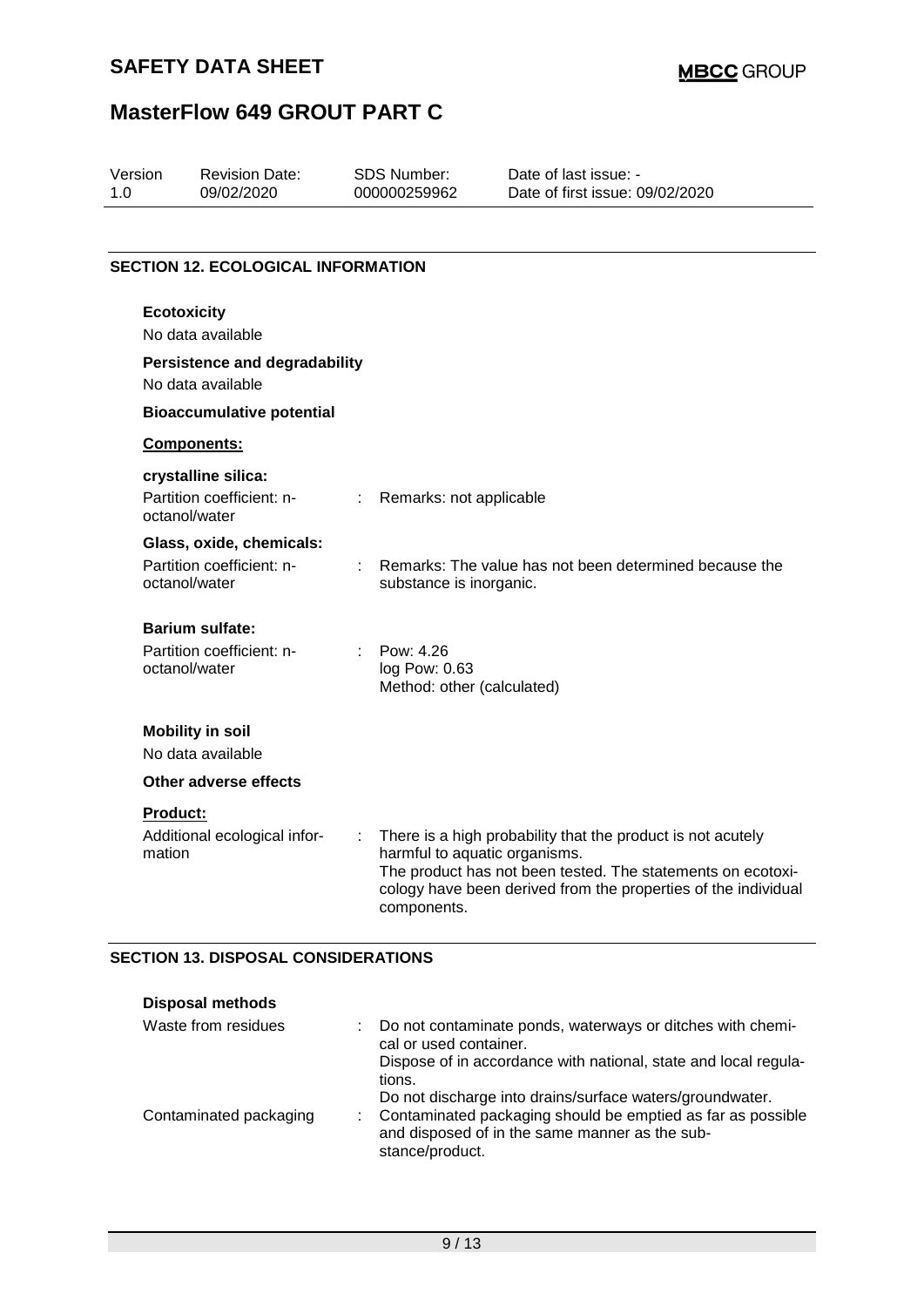| Version | <b>Revision Date:</b> | SDS Number:  | Date of last issue: -           |
|---------|-----------------------|--------------|---------------------------------|
| 1.0     | 09/02/2020            | 000000259962 | Date of first issue: 09/02/2020 |

### **SECTION 14. TRANSPORT INFORMATION**

#### **International Regulations**

#### **UNRTDG**

Not regulated as a dangerous good

### **IATA-DGR**

Not regulated as a dangerous good

#### **IMDG-Code**

Not regulated as a dangerous good

### **Transport in bulk according to Annex II of MARPOL 73/78 and the IBC Code**

Not applicable for product as supplied.

### **Domestic regulation**

**49 CFR** Not regulated as a dangerous good

### **SECTION 15. REGULATORY INFORMATION**

### **US State Regulations**

#### **Pennsylvania Right To Know**

| 7727-43-7<br>14808-60-7<br>65997-17-3<br>14808-60-7 |
|-----------------------------------------------------|
|                                                     |
| 65997-17-3<br>14808-60-7                            |
|                                                     |

#### **California Prop. 65**

WARNING: This product can expose you to chemicals including Quartz (SiO2), which is/are known to the State of California to cause cancer. For more information go to www.P65Warnings.ca.gov.

#### **The ingredients of this product are reported in the following inventories:**

TSCA : On the inventory, or in compliance with the inventory

### **SECTION 16. OTHER INFORMATION**

### **Further information**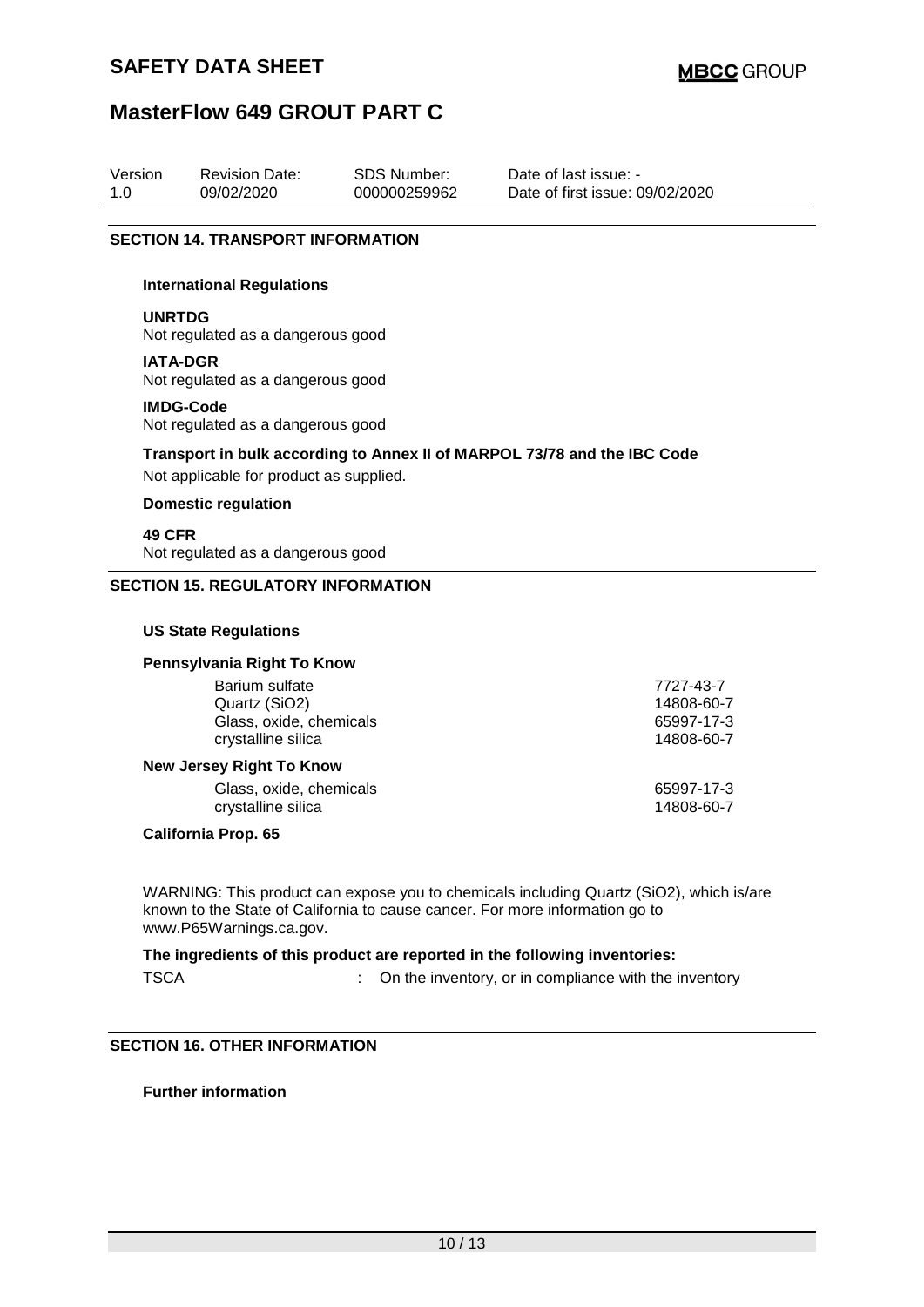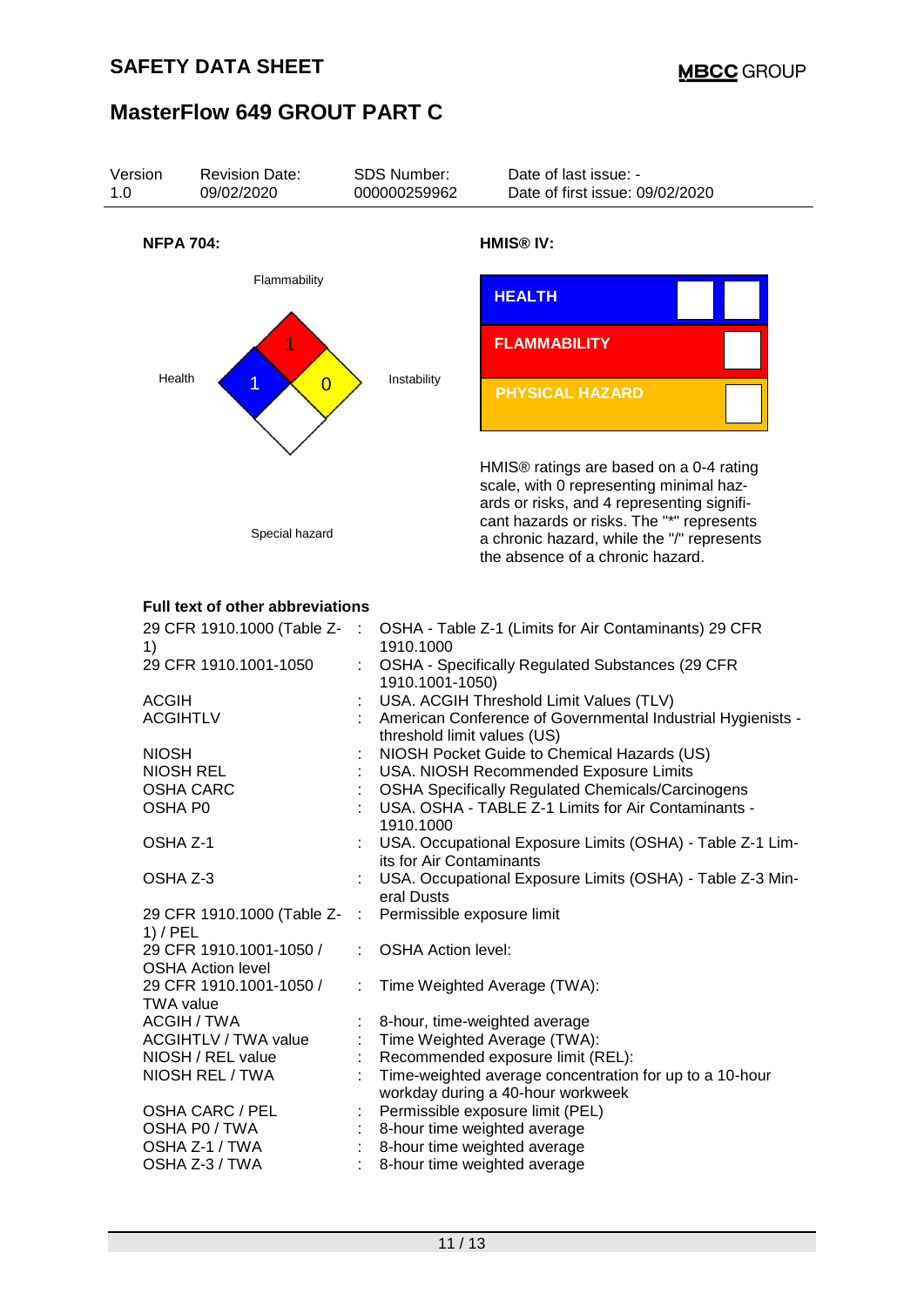| Version | <b>Revision Date:</b> | SDS Number:  | Date of last issue: -           |
|---------|-----------------------|--------------|---------------------------------|
| 1.0     | 09/02/2020            | 000000259962 | Date of first issue: 09/02/2020 |

AICS - Australian Inventory of Chemical Substances; ASTM - American Society for the Testing of Materials; bw - Body weight; CERCLA - Comprehensive Environmental Response, Compensation, and Liability Act; CMR - Carcinogen, Mutagen or Reproductive Toxicant; DIN - Standard of the German Institute for Standardisation; DOT - Department of Transportation; DSL - Domestic Substances List (Canada); ECx - Concentration associated with x% response; EHS - Extremely Hazardous Substance; ELx - Loading rate associated with x% response; EmS - Emergency Schedule; ENCS - Existing and New Chemical Substances (Japan); ErCx - Concentration associated with x% growth rate response; ERG - Emergency Response Guide; GHS - Globally Harmonized System; GLP - Good Laboratory Practice; HMIS - Hazardous Materials Identification System; IARC - International Agency for Research on Cancer; IATA - International Air Transport Association; IBC - International Code for the Construction and Equipment of Ships carrying Dangerous Chemicals in Bulk; IC50 - Half maximal inhibitory concentration; ICAO - International Civil Aviation Organization; IECSC - Inventory of Existing Chemical Substances in China; IMDG - International Maritime Dangerous Goods; IMO - International Maritime Organization; ISHL - Industrial Safety and Health Law (Japan); ISO - International Organisation for Standardization; KECI - Korea Existing Chemicals Inventory; LC50 - Lethal Concentration to 50 % of a test population; LD50 - Lethal Dose to 50% of a test population (Median Lethal Dose); MARPOL - International Convention for the Prevention of Pollution from Ships; MSHA - Mine Safety and Health Administration; n.o.s. - Not Otherwise Specified; NFPA - National Fire Protection Association; NO(A)EC - No Observed (Adverse) Effect Concentration; NO(A)EL - No Observed (Adverse) Effect Level; NOELR - No Observable Effect Loading Rate; NTP - National Toxicology Program; NZIoC - New Zealand Inventory of Chemicals; OECD - Organization for Economic Co-operation and Development; OPPTS - Office of Chemical Safety and Pollution Prevention; PBT - Persistent, Bioaccumulative and Toxic substance; PICCS - Philippines Inventory of Chemicals and Chemical Substances; (Q)SAR - (Quantitative) Structure Activity Relationship; RCRA - Resource Conservation and Recovery Act; REACH - Regulation (EC) No 1907/2006 of the European Parliament and of the Council concerning the Registration, Evaluation, Authorisation and Restriction of Chemicals; RQ - Reportable Quantity; SADT - Self-Accelerating Decomposition Temperature; SARA - Superfund Amendments and Reauthorization Act; SDS - Safety Data Sheet; TCSI - Taiwan Chemical Substance Inventory; TSCA - Toxic Substances Control Act (United States); UN - United Nations; UNRTDG - United Nations Recommendations on the Transport of Dangerous Goods; vPvB - Very Persistent and Very Bioaccumulative

Revision Date : 09/02/2020

We support worldwide Responsible Care® initiatives. We value the health and safety of our employees, customers, suppliers and neighbors, and the protection of the environment. Our commitment to Responsible Care is integral to conducting our business and operating our facilities in a safe and environmentally responsible fashion, supporting our customers and suppliers in ensuring the safe and environmentally sound handling of our products, and minimizing the impact of our operations on society and the environment during production, storage, transport, use and disposal of our products.

IMPORTANT: WHILE THE DESCRIPTIONS, DESIGNS, DATA AND INFORMATION CONTAINED HEREIN ARE PRESENTED IN GOOD FAITH AND BELIEVED TO BE ACCURATE , IT IS PROVIDED FOR YOUR GUIDANCE ONLY. BECAUSE MANY FACTORS MAY AFFECT PROCESSING OR APPLICATION/USE, WE RECOMMEND THAT YOU MAKE TESTS TO DETERMINE THE SUITABILITY OF A PRODUCT FOR YOUR PARTICULAR PURPOSE PRIOR TO USE. NO WARRANTIES OF ANY KIND, EITHER EXPRESSED OR IMPLIED, INCLUDING WARRANTIES OF MERCHANTABILITY OR FITNESS FOR A PARTICULAR PURPOSE, ARE MADE REGARDING PRODUCTS DESCRIBED OR DESIGNS, DATA OR INFORMATION SET FORTH, OR THAT THE PRODUCTS, DESIGNS, DATA OR INFORMATION MAY BE USED